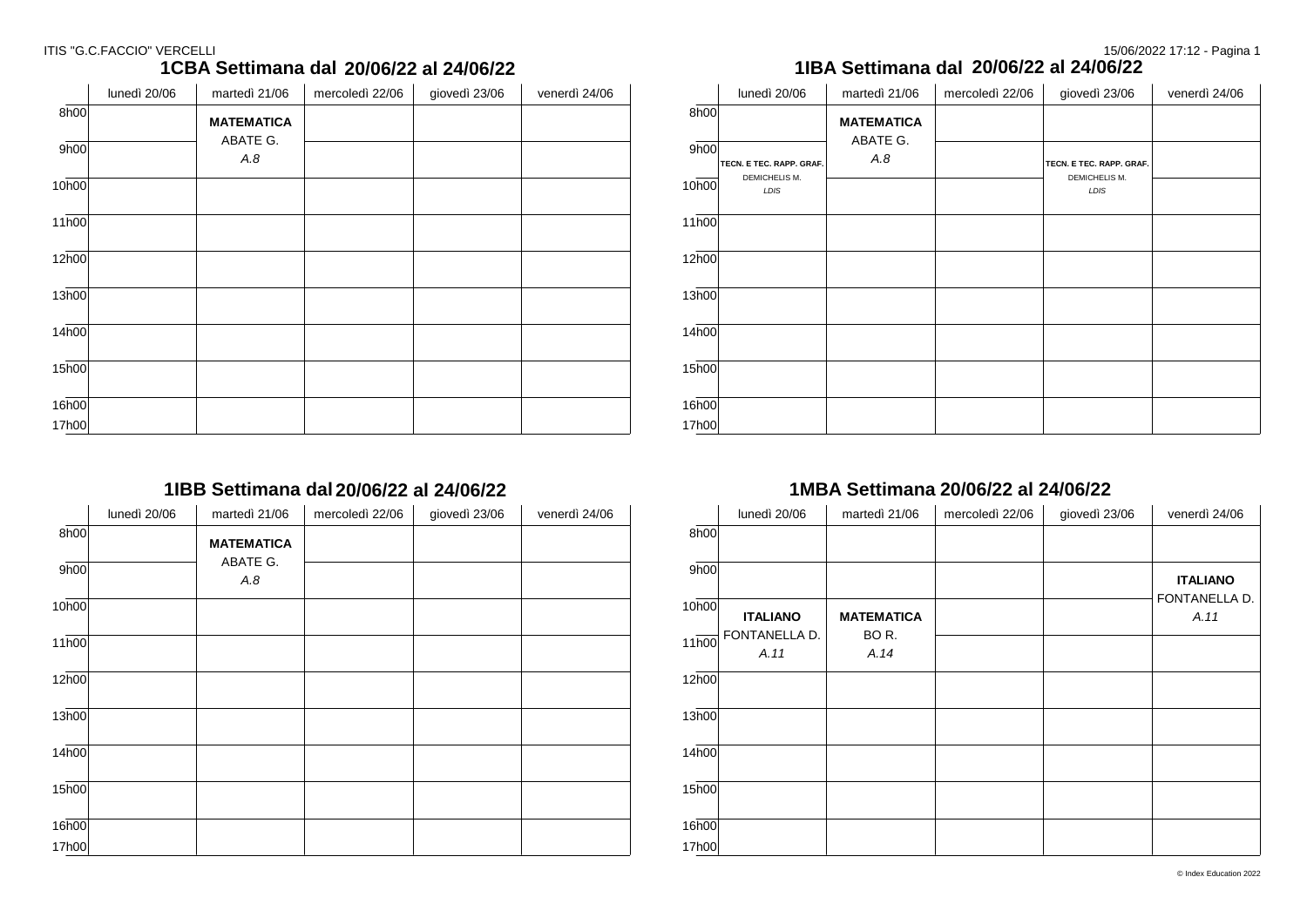### ITIS "G.C.FACCIO" VERCELLI 20022 17:12 - Pagina 2

|                    | lunedì 20/06          | martedì 21/06     | mercoledì 22/06 | giovedì 23/06 | venerdì 24/06         |
|--------------------|-----------------------|-------------------|-----------------|---------------|-----------------------|
| 8h00               |                       |                   |                 |               |                       |
| 9h00               |                       |                   |                 |               | <b>ITALIANO</b>       |
| 10h00              | <b>ITALIANO</b>       | <b>MATEMATICA</b> |                 |               | FONTANELLA D.<br>A.11 |
| $11\overline{h00}$ | FONTANELLA D.<br>A.11 | BOR.<br>A.14      |                 |               |                       |
| 12h00              |                       |                   |                 |               |                       |
| 13h00              |                       |                   |                 |               |                       |
| 14h00              |                       |                   |                 |               |                       |
| 15h00              |                       |                   |                 |               |                       |
| 16h00              |                       |                   |                 |               |                       |
| 17h00              |                       |                   |                 |               |                       |

# **1TBA Settimana dal 20/07/22 al 24/07/22**

**2CBA Settimana dal 20/07/22 al 24/07/22 20/06/22 al 24/06/22 20/06/22 al 24/06/22**

|                    | lunedì 20/06 | martedì 21/06     | mercoledì 22/06 | giovedì 23/06    | venerdì 24/06 |
|--------------------|--------------|-------------------|-----------------|------------------|---------------|
| 8h00               |              |                   |                 |                  |               |
| 9h00               |              |                   |                 |                  |               |
| 10h00              |              |                   |                 | <b>CHIMICA</b>   |               |
| $11\overline{h00}$ |              | <b>MATEMATICA</b> |                 | ROSSO D.<br>A.20 |               |
| 12h00              |              | FARALDO R.<br>A.8 |                 |                  |               |
| 13h00              |              |                   |                 |                  |               |
| 14h00              |              |                   |                 |                  |               |
| $15\overline{h00}$ |              |                   |                 |                  |               |
| 16h00              |              |                   |                 |                  |               |
| 17h00              |              |                   |                 |                  |               |

### **2CBB Settimana dal 20/07/22 al 24/07/22 20/06/22 al 24/06/22**

|       | lunedì 20/06 | martedì 21/06     | mercoledì 22/06 | giovedì 23/06    | venerdì 24/06 |
|-------|--------------|-------------------|-----------------|------------------|---------------|
| 8h00  |              |                   |                 |                  |               |
| 9h00  |              |                   |                 |                  |               |
| 10h00 |              |                   |                 | <b>CHIMICA</b>   |               |
| 11h00 |              | <b>MATEMATICA</b> |                 | ROSSO D.<br>A.20 |               |
| 12h00 |              | FARALDO R.<br>A.8 |                 |                  |               |
| 13h00 |              |                   |                 |                  |               |
| 14h00 |              |                   |                 |                  |               |
| 15h00 |              |                   |                 |                  |               |
| 16h00 |              |                   |                 |                  |               |
| 17h00 |              |                   |                 |                  |               |

### **2IBA Settimana dal 20/07/22 al 24/07/22 20/06/22 al 24/06/22**

|       | lunedì 20/06               | martedì 21/06              | mercoledì 22/06                        | giovedì 23/06    | venerdì 24/06 |
|-------|----------------------------|----------------------------|----------------------------------------|------------------|---------------|
| 8h00  |                            |                            |                                        |                  |               |
| 9h00  | <b>ITALIANO</b>            | <b>SCIE. E TECN. APPL.</b> |                                        |                  |               |
| 10h00 | DI GIACOMO V.<br>A.10      | PANZA M.<br>A.12           | <b>ITALIANO</b>                        | <b>CHIMICA</b>   |               |
| 11h00 |                            | <b>MATEMATICA</b>          | DI GIACOMO V.<br>A.10                  | ROSSO D.<br>A.20 |               |
| 12h00 |                            | FARALDO R.<br>A.8          |                                        |                  |               |
| 13h00 |                            |                            |                                        |                  |               |
| 14h00 |                            |                            |                                        |                  |               |
| 15h00 | <b>SCIE. E TECN. APPL.</b> |                            |                                        |                  |               |
| 16h00 | PANZA M.<br>A.21           |                            | <b>SCIE, E TECN, APPL.</b><br>PANZA M. |                  |               |
| 17h00 |                            |                            | A.21                                   |                  |               |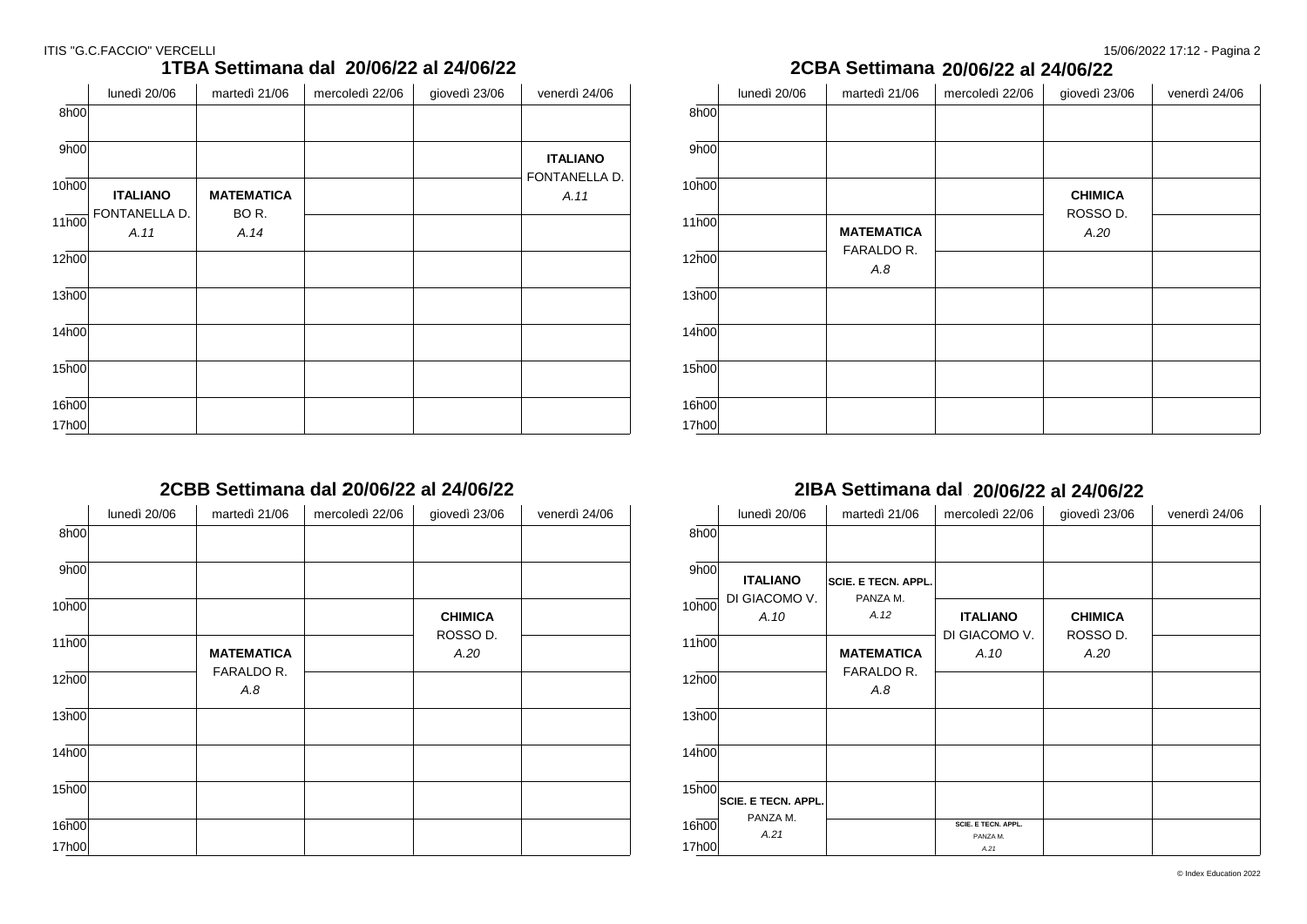### ITIS "G.C.FACCIO" VERCELLI 20022 17:12 - Pagina 3

### **2IBB Settimana dal 20/07/22 al 24/07/22**

|       | lunedì 20/06               | martedì 21/06              | mercoledì 22/06     | giovedì 23/06 | venerdì 24/06 |
|-------|----------------------------|----------------------------|---------------------|---------------|---------------|
| 8h00  |                            |                            |                     |               |               |
| 9h00  |                            | <b>SCIE. E TECN. APPL.</b> |                     |               |               |
| 10h00 |                            | PANZA M.<br>A.12           |                     |               |               |
| 11h00 |                            | <b>MATEMATICA</b>          |                     |               |               |
| 12h00 |                            | FARALDO R.<br>A.8          |                     |               |               |
| 13h00 |                            |                            |                     |               |               |
| 14h00 |                            |                            |                     |               |               |
| 15h00 | <b>SCIE. E TECN. APPL.</b> |                            |                     |               |               |
| 16h00 | PANZA M.                   |                            | SCIE. E TECN. APPL. |               |               |
| 17h00 | A.12                       |                            | PANZA M.<br>A.12    |               |               |

# **3CHA Settimana dal 20/07/22 al 24/07/22**

|       | lunedì 20/06         | martedì 21/06 | mercoledì 22/06    | giovedì 23/06 | venerdì 24/06        |
|-------|----------------------|---------------|--------------------|---------------|----------------------|
| 8h00  |                      |               |                    |               |                      |
| 9h00  |                      |               |                    |               |                      |
| 10h00 | CHIM. ANAL. E STRUM. |               |                    |               | CHIM. ANAL. E STRUM. |
| 11h00 | ROSSO D.<br>A.8      |               | CHIM. ORG. E BIO.  |               | ROSSO D.<br>A.8      |
| 12h00 |                      |               | GAMBETTA C.<br>A.7 |               |                      |
| 13h00 |                      |               |                    |               |                      |
| 14h00 |                      |               |                    |               |                      |
| 15h00 |                      |               |                    |               |                      |
| 16h00 |                      |               |                    |               |                      |
| 17h00 |                      |               |                    |               |                      |

### **2MBA Settimana dal 20/07/22 al 24/07/22 20/06/22 al 24/06/22 20/06/22 al 24/06/22**

|       | lunedì 20/06          | martedì 21/06     | mercoledì 22/06       | giovedì 23/06 | venerdì 24/06 |
|-------|-----------------------|-------------------|-----------------------|---------------|---------------|
| 8h00  |                       |                   |                       |               |               |
| 9h00  | <b>ITALIANO</b>       |                   |                       |               |               |
| 10h00 | DI GIACOMO V.<br>A.10 |                   | <b>ITALIANO</b>       |               |               |
| 11h00 |                       | <b>MATEMATICA</b> | DI GIACOMO V.<br>A.10 |               |               |
| 12h00 |                       | FARALDO R.<br>A.8 |                       |               |               |
| 13h00 |                       |                   |                       |               |               |
| 14h00 |                       |                   |                       |               |               |
| 15h00 |                       |                   |                       |               |               |
| 16h00 |                       |                   |                       |               |               |
| 17h00 |                       |                   |                       |               |               |

### **3CHB Settimana dal 20/07/22 al 24/07/22 20/06/22 al 24/06/22 20/06/22 al 24/06/22**

|       | lunedì 20/06                     | martedì 21/06              | mercoledì 22/06   | giovedì 23/06   | venerdì 24/06                    |
|-------|----------------------------------|----------------------------|-------------------|-----------------|----------------------------------|
| 8h00  |                                  |                            |                   |                 |                                  |
|       |                                  | <b>MATEMATICA E COMPL.</b> |                   |                 |                                  |
| 9h00  |                                  | <b>BO R.A.14</b>           |                   |                 |                                  |
| 10h00 |                                  |                            |                   | <b>ITALIANO</b> |                                  |
|       | CHIM. ANAL. E STRUM.<br>ROSSO D. |                            |                   | LESSONA C.      | CHIM. ANAL. E STRUM.<br>ROSSO D. |
| 11h00 | A.8                              |                            | CHIM. ORG. E BIO. | A.13            | A.8                              |
| 12h00 |                                  |                            | GAMBETTA C.       |                 |                                  |
|       |                                  | <b>ITALIANO</b>            | A.7               |                 |                                  |
| 13h00 |                                  | LESSONA C.<br>A.13         |                   |                 |                                  |
|       |                                  |                            |                   |                 |                                  |
| 14h00 |                                  |                            |                   |                 |                                  |
| 15h00 |                                  |                            |                   |                 |                                  |
| 16h00 |                                  |                            |                   |                 |                                  |
| 17h00 |                                  |                            |                   |                 |                                  |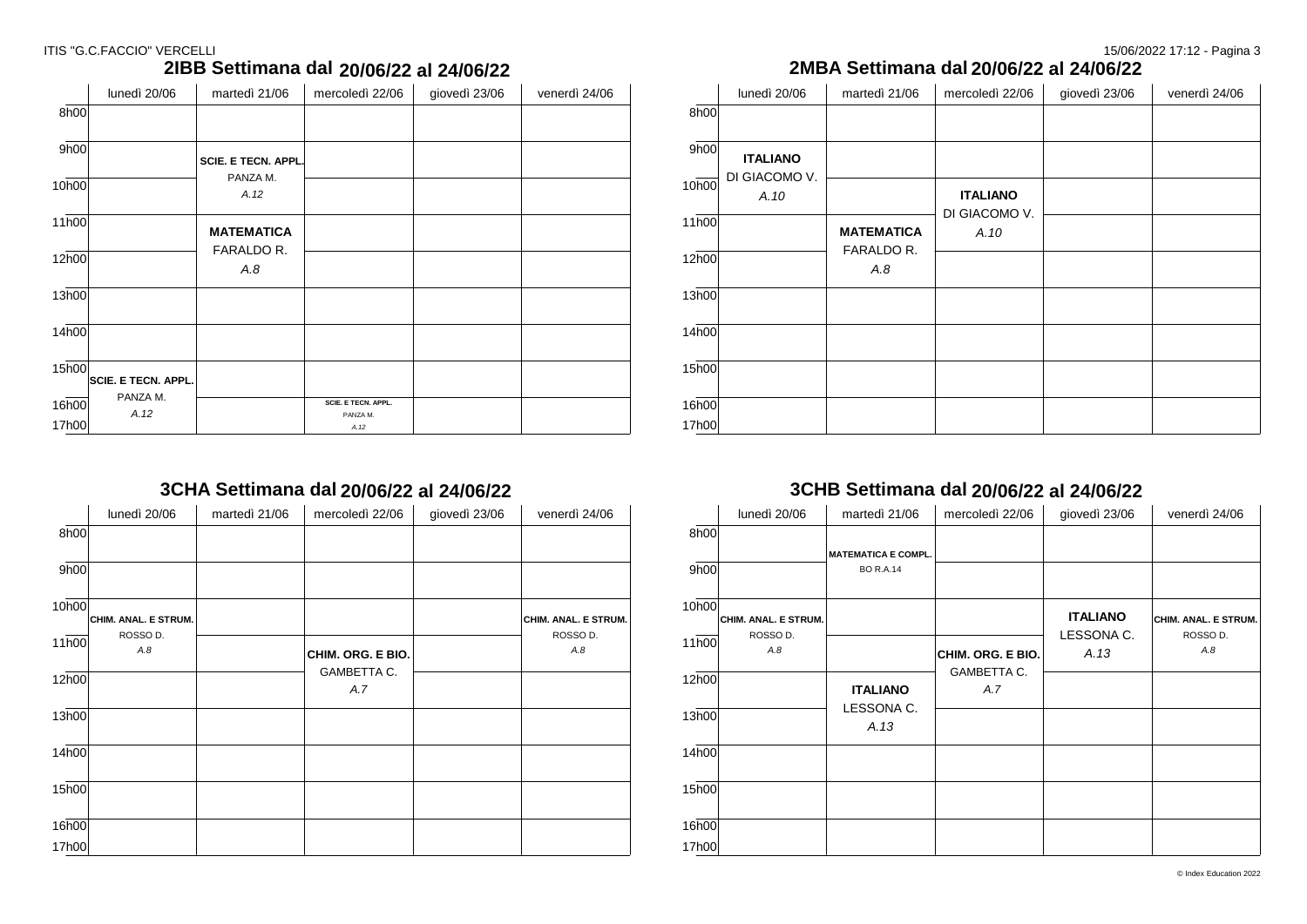#### ITIS "G.C.FACCIO" VERCELLI 15/06/2022 17:12 - Pagina 4

|                   | lunedì 20/06 | martedì 21/06              | mercoledì 22/06          | giovedì 23/06 | venerdì 24/06 |
|-------------------|--------------|----------------------------|--------------------------|---------------|---------------|
| 8h00              |              |                            |                          |               |               |
|                   |              | <b>MATEMATICA E COMPL.</b> |                          |               |               |
| 9h00              |              | <b>BO R.A.14</b>           |                          |               |               |
|                   |              |                            |                          |               |               |
| 10h00             |              |                            |                          |               |               |
|                   |              |                            |                          |               |               |
| 11h00             |              |                            |                          |               |               |
|                   |              |                            |                          |               |               |
| 12h00             |              |                            |                          |               |               |
|                   |              |                            |                          |               |               |
| 13h00             |              |                            |                          |               |               |
|                   |              |                            |                          |               |               |
| 14 <sub>h00</sub> |              |                            |                          |               |               |
| 15 <sub>h00</sub> |              |                            | TECN. E PROG. SIST. INF. |               |               |
|                   |              | <b>INFORMATICA</b>         | PANZA M.                 |               |               |
|                   |              | PELA B.                    | A.18                     |               |               |
| 16h00             |              | A.18                       |                          |               |               |
| 17h00             |              |                            |                          |               |               |

### **3INA Settimana dal 20/07/22 al 24/07/22**

## **4CHA Settimana dal 20/07/22 al 24/07/22**

|                   | lunedì 20/06 | martedì 21/06              | mercoledì 22/06    | giovedì 23/06 | venerdì 24/06 |
|-------------------|--------------|----------------------------|--------------------|---------------|---------------|
| 8h00              |              |                            |                    |               |               |
| 9h00              |              |                            | CHIM. ORG. E BIO.  |               |               |
| 10h00             |              | <b>MATEMATICA E COMPL.</b> | GAMBETTA C.<br>A.7 |               |               |
| 11h00             |              | ABATE G.<br>A.16           |                    |               |               |
| 12h00             |              |                            |                    |               |               |
| 13h00             |              |                            |                    |               |               |
| 14 <sub>h00</sub> |              |                            |                    |               |               |
| 15h00             |              |                            |                    |               |               |
| 16h00<br>17h00    |              |                            |                    |               |               |

|                                | 20/06/22 al 24/06/22 |               |       |              | 3TRA Settimana dal 20/06/22 al 24/06/22 |                 |               |               |
|--------------------------------|----------------------|---------------|-------|--------------|-----------------------------------------|-----------------|---------------|---------------|
| oledì 22/06                    | giovedì 23/06        | venerdì 24/06 |       | lunedì 20/06 | martedì 21/06                           | mercoledì 22/06 | giovedì 23/06 | venerdì 24/06 |
|                                |                      |               | 8h00  |              |                                         |                 |               |               |
|                                |                      |               |       |              | <b>MATEMATICA E COMPL.</b>              |                 |               |               |
|                                |                      |               | 9h00  |              | <b>BO R. A.14</b>                       |                 |               |               |
|                                |                      |               | 10h00 |              |                                         |                 |               |               |
|                                |                      |               | 11h00 |              |                                         |                 |               |               |
|                                |                      |               | 12h00 |              |                                         |                 |               |               |
|                                |                      |               | 13h00 |              |                                         |                 |               |               |
|                                |                      |               | 14h00 |              |                                         |                 |               |               |
| E PROG. SIST. INF.<br>PANZA M. |                      |               | 15h00 |              |                                         |                 |               |               |
| A.18                           |                      |               | 16h00 |              |                                         |                 |               |               |
|                                |                      |               | 17h00 |              |                                         |                 |               |               |

### **4CHB Settimana dal 20/07/22 al 24/07/22 20/06/22 al 24/06/22 20/06/22 al 24/06/22**

|       | lunedì 20/06 | martedì 21/06              | mercoledì 22/06    | giovedì 23/06      | venerdì 24/06 |
|-------|--------------|----------------------------|--------------------|--------------------|---------------|
| 8h00  |              |                            |                    |                    |               |
| 9h00  |              |                            | CHIM. ORG. E BIO.  |                    |               |
| 10h00 |              | <b>MATEMATICA E COMPL.</b> | GAMBETTA C.<br>A.7 | <b>ITALIANO</b>    |               |
| 11h00 |              | ABATE G.<br>A.16           |                    | LESSONA C.<br>A.13 |               |
| 12h00 |              | <b>ITALIANO</b>            |                    |                    |               |
| 13h00 |              | LESSONA C.<br>A.13         |                    |                    |               |
| 14h00 |              |                            |                    |                    |               |
| 15h00 |              |                            |                    |                    |               |
| 16h00 |              |                            |                    |                    |               |
| 17h00 |              |                            |                    |                    |               |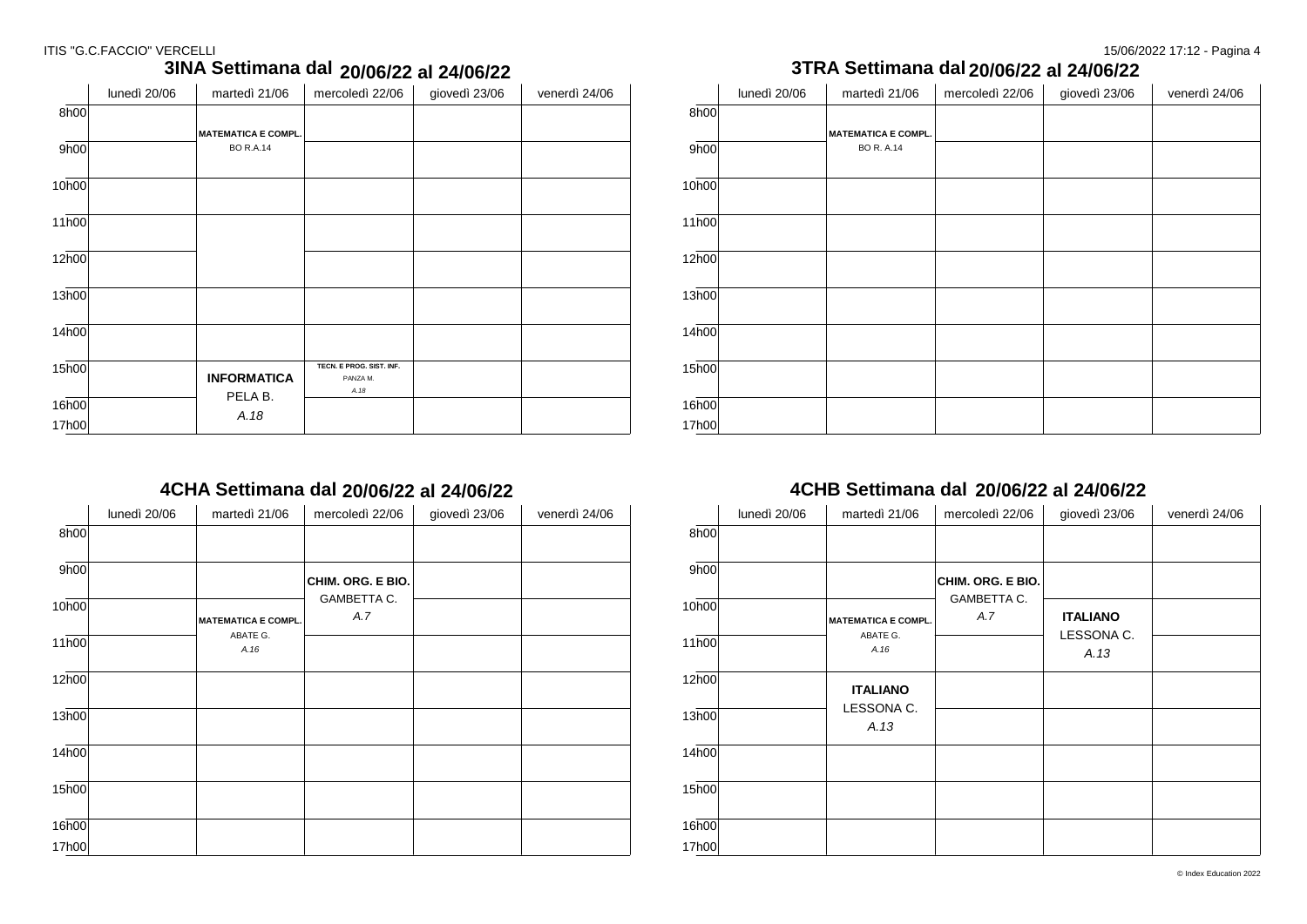### ITIS "G.C.FACCIO" VERCELLI 20022 17:12 - Pagina 5

# **4MEA Settimana dal 20/07/22 al 24/07/22**

|       | lunedì 20/06 | martedì 21/06              | mercoledì 22/06 | giovedì 23/06 | venerdì 24/06 |
|-------|--------------|----------------------------|-----------------|---------------|---------------|
| 8h00  |              |                            |                 |               |               |
| 9h00  |              |                            |                 |               |               |
| 10h00 |              | <b>MATEMATICA E COMPL.</b> |                 |               |               |
| 11h00 |              | ABATE G.<br>A.16           |                 |               |               |
| 12h00 |              |                            |                 |               |               |
| 13h00 |              |                            |                 |               |               |
| 14h00 |              |                            |                 |               |               |
| 15h00 |              |                            |                 |               |               |
| 16h00 |              |                            |                 |               |               |
| 17h00 |              |                            |                 |               |               |

### **4TRA Settimana dal 20/07/22 al 24/07/22 20/06/22 al 24/06/22 20/06/22 al 24/06/22**

|                    | lunedì 20/06 | martedì 21/06              | mercoledì 22/06 | giovedì 23/06 | venerdì 24/06 |
|--------------------|--------------|----------------------------|-----------------|---------------|---------------|
| 8h00               |              |                            |                 |               |               |
| 9h00               |              |                            |                 |               |               |
| 10h00              |              | <b>MATEMATICA E COMPL.</b> |                 |               |               |
| 11h00              |              | ABATE G.<br>A.16           |                 |               |               |
| 12h00              |              |                            |                 |               |               |
| 13h00              |              |                            |                 |               |               |
| 14h00              |              |                            |                 |               |               |
| $15\overline{h00}$ |              |                            |                 |               |               |
| 16h00              |              |                            |                 |               |               |
| 17h00              |              |                            |                 |               |               |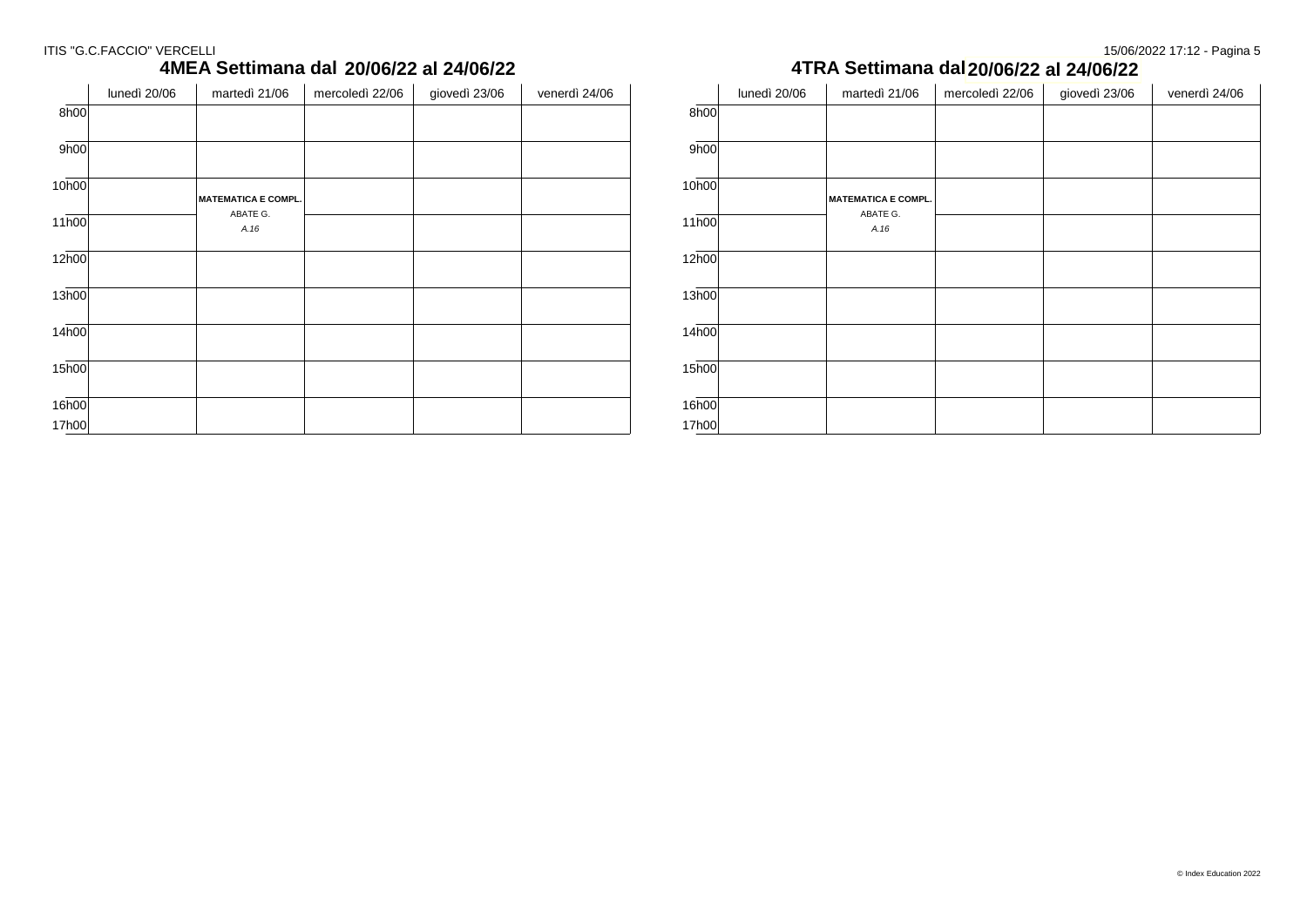### ITIS "G.C.FACCIO" VERCELLI

# **1CBA Settimana dal 27/06/22 al 01/07/22**

|       | lunedì 27/06 | martedì 28/06   | mercoledì 29/06 | giovedì 30/06   | venerdì 01/07 |
|-------|--------------|-----------------|-----------------|-----------------|---------------|
| 8h00  |              |                 |                 |                 |               |
| 9h00  |              |                 |                 |                 |               |
| 10h00 |              | <b>CHIMICA</b>  |                 | <b>CHIMICA</b>  |               |
| 11h00 |              | ROSSO D.<br>A.8 |                 | ROSSO D.<br>A.8 |               |
| 12h00 |              |                 |                 |                 |               |
| 13h00 |              |                 |                 |                 |               |
| 14h00 |              |                 |                 |                 |               |
| 15h00 |              |                 |                 |                 |               |
| 16h00 |              |                 |                 |                 |               |
| 17h00 |              |                 |                 |                 |               |

## **1IBB Settimana dal 27/06/22 al 01/07/22**

|                    | lunedì 27/06 | martedì 28/06   | mercoledì 29/06 | giovedì 30/06   | venerdì 01/07 |
|--------------------|--------------|-----------------|-----------------|-----------------|---------------|
| 8h00               |              |                 |                 |                 |               |
| 9h00               |              |                 |                 |                 |               |
| 10h00              |              | <b>CHIMICA</b>  |                 | <b>CHIMICA</b>  |               |
| $11\overline{h00}$ |              | ROSSO D.<br>A.8 |                 | ROSSO D.<br>A.8 |               |
| 12 <sub>h00</sub>  |              |                 |                 |                 |               |
| 13h00              |              |                 |                 |                 |               |
| 14 <sub>h00</sub>  |              |                 |                 |                 |               |
| 15 <sub>h00</sub>  |              |                 |                 |                 |               |
| 16h00              |              |                 |                 |                 |               |
| 17h00              |              |                 |                 |                 |               |

### **1IBA Settimana dal 27/06/22 al 01/07/22**

|                   | lunedì 27/06 | martedì 28/06   | mercoledì 29/06 | giovedì 30/06   | venerdì 01/07 |
|-------------------|--------------|-----------------|-----------------|-----------------|---------------|
| 8h00              |              |                 |                 |                 |               |
| 9h00              |              |                 |                 |                 |               |
| 10h00             |              | <b>CHIMICA</b>  |                 | <b>CHIMICA</b>  |               |
| 11h00             |              | ROSSO D.<br>A.8 |                 | ROSSO D.<br>A.8 |               |
| 12h00             |              |                 |                 |                 |               |
| 13h00             |              |                 |                 |                 |               |
| 14 <sub>h00</sub> |              |                 |                 |                 |               |
| 15 <sub>h00</sub> |              |                 |                 |                 |               |
| 16h00             |              |                 |                 |                 |               |
| 17h00             |              |                 |                 |                 |               |

### **1MBA Settimana dal 27/06/22 al 01/07/22**

|                   | lunedì 27/06      | martedì 28/06 | mercoledì 29/06 | giovedì 30/06 | venerdì 01/07 |
|-------------------|-------------------|---------------|-----------------|---------------|---------------|
| 8h00              |                   |               |                 |               |               |
| 9h00              |                   |               |                 |               |               |
| 10h00             | <b>MATEMATICA</b> |               |                 |               |               |
| 11 <sub>h00</sub> | BOR.<br>A.18      |               |                 |               |               |
| 12 <sub>h00</sub> |                   |               |                 |               |               |
| 13h00             |                   |               |                 |               |               |
| 14h00             |                   |               |                 |               |               |
| 15h00             |                   |               |                 |               |               |
| 16h00             |                   |               |                 |               |               |
| 17h00             |                   |               |                 |               |               |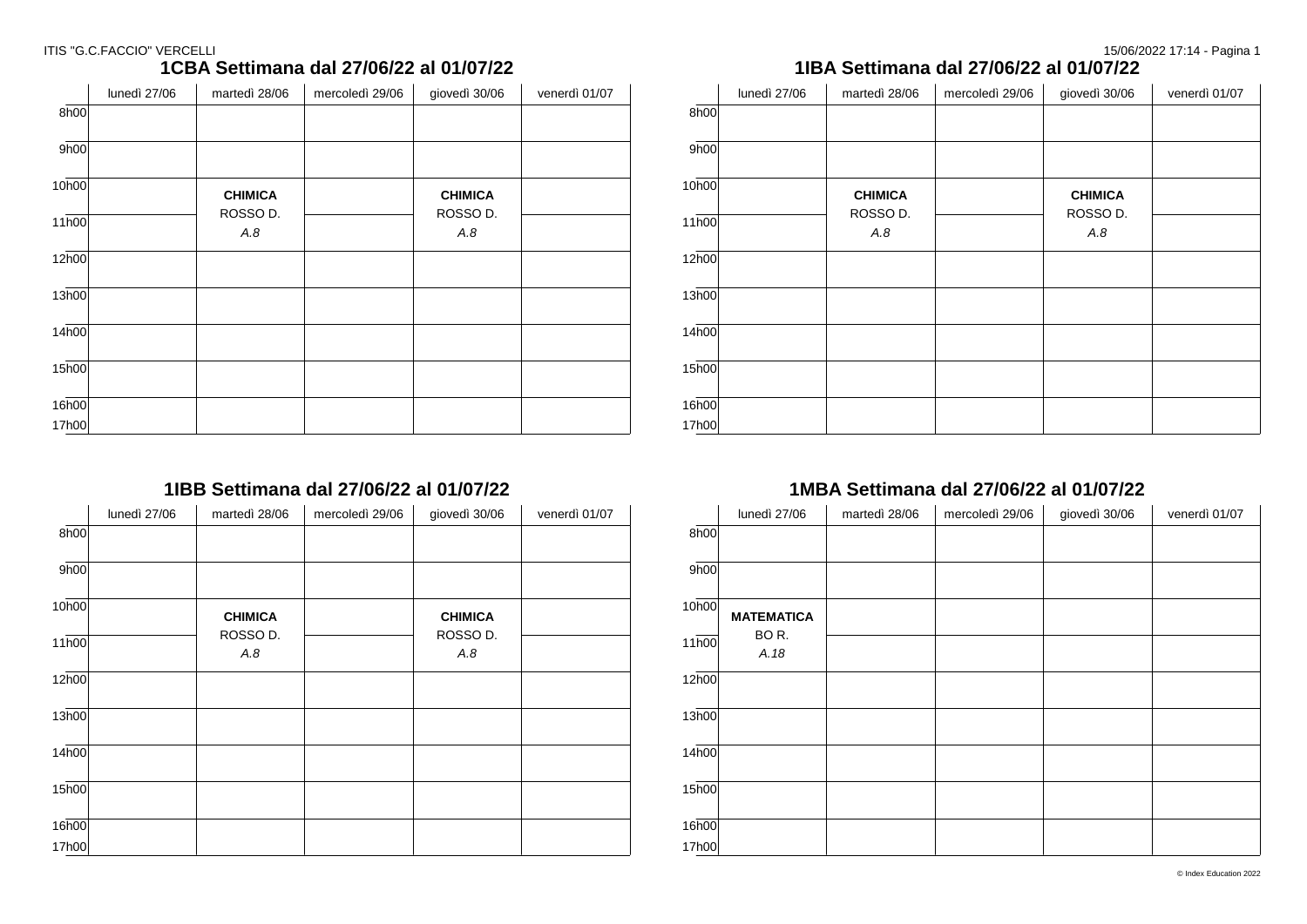#### ITIS "G.C.FACCIO" VERCELLI

| 15/06/2022 17:14 - Pagina 2 |  |  |  |
|-----------------------------|--|--|--|
|-----------------------------|--|--|--|

### **1MBB Settimana dal 27/06/22 al 01/07/22**

|       | lunedì 27/06 | martedì 28/06   | mercoledì 29/06 | giovedì 30/06   | venerdì 01/07 |
|-------|--------------|-----------------|-----------------|-----------------|---------------|
| 8h00  |              |                 |                 |                 |               |
| 9h00  |              |                 |                 |                 |               |
| 10h00 |              | <b>CHIMICA</b>  |                 | <b>CHIMICA</b>  |               |
| 11h00 |              | ROSSO D.<br>A.8 |                 | ROSSO D.<br>A.8 |               |
| 12h00 |              |                 |                 |                 |               |
| 13h00 |              |                 |                 |                 |               |
| 14h00 |              |                 |                 |                 |               |
| 15h00 |              |                 |                 |                 |               |
| 16h00 |              |                 |                 |                 |               |
| 17h00 |              |                 |                 |                 |               |

## **2CBA Settimana dal 27/06/22 al 01/07/22**

|       | lunedì 27/06      | martedì 28/06     | mercoledì 29/06   | giovedì 30/06    | venerdì 01/07     |
|-------|-------------------|-------------------|-------------------|------------------|-------------------|
| 8h00  | <b>INGLESE</b>    |                   |                   |                  |                   |
|       | <b>GALLINA M.</b> |                   |                   |                  |                   |
| 9h00  | A.15              |                   |                   |                  |                   |
| 10h00 | <b>MATEMATICA</b> |                   |                   |                  |                   |
|       | FARALDO R.        |                   |                   |                  |                   |
| 11h00 | A.8               |                   | <b>MATEMATICA</b> |                  |                   |
|       |                   |                   | FARALDO R., A.8   |                  |                   |
| 12h00 |                   |                   | <b>CHIMICA</b>    |                  |                   |
|       |                   |                   | ROSSO D.          |                  |                   |
| 13h00 |                   |                   | A.20              |                  |                   |
| 14h00 |                   |                   |                   |                  |                   |
| 15h00 |                   | <b>INGLESE</b>    |                   | <b>INGLESE</b>   | <b>INGLESE</b>    |
|       |                   | GALLINA M., A. 15 |                   | GALLINA M., A.15 | GALLINA M., A. 15 |
| 16h00 |                   |                   |                   |                  |                   |
| 17h00 |                   |                   |                   |                  |                   |

### **1TBA Settimana dal 27/06/22 al 01/07/22**

|                    | lunedì 27/06      | martedì 28/06 | mercoledì 29/06 | giovedì 30/06 | venerdì 01/07 |
|--------------------|-------------------|---------------|-----------------|---------------|---------------|
| 8h00               |                   |               |                 |               |               |
| 9h00               |                   |               |                 |               |               |
|                    |                   |               |                 |               |               |
| 10h00              | <b>MATEMATICA</b> |               |                 |               |               |
|                    | BOR.              |               |                 |               |               |
| 11h00              | A.18              |               |                 |               |               |
| 12h00              |                   |               |                 |               |               |
|                    |                   |               |                 |               |               |
| 13h00              |                   |               |                 |               |               |
| 14 <sub>h00</sub>  |                   |               |                 |               |               |
|                    |                   |               |                 |               |               |
| $15\overline{h00}$ |                   |               |                 |               |               |
| 16h00              |                   |               |                 |               |               |
| 17h00              |                   |               |                 |               |               |

### **2CBB Settimana dal 27/06/22 al 01/07/22**

|       | lunedì 27/06      | martedì 28/06     | mercoledì 29/06   | giovedì 30/06  | venerdì 01/07     |
|-------|-------------------|-------------------|-------------------|----------------|-------------------|
| 8h00  | <b>INGLESE</b>    |                   |                   |                |                   |
|       | <b>GALLINA M.</b> |                   |                   |                |                   |
| 9h00  | A.15              |                   |                   |                |                   |
| 10h00 |                   |                   |                   |                |                   |
|       | <b>MATEMATICA</b> |                   |                   |                |                   |
| 11h00 | FARALDO R.        |                   | <b>MATEMATICA</b> |                |                   |
|       | A.8               |                   | FARALDO R., A.8   |                |                   |
| 12h00 |                   |                   | <b>CHIMICA</b>    |                |                   |
|       |                   |                   | ROSSO D.          |                |                   |
| 13h00 |                   |                   | A.20              |                |                   |
|       |                   |                   |                   |                |                   |
| 14h00 |                   |                   |                   |                |                   |
| 15h00 |                   | <b>INGLESE</b>    |                   | <b>INGLESE</b> | <b>INGLESE</b>    |
|       |                   | GALLINA M., A. 15 |                   | GALLINA.A.15   | GALLINA M., A. 15 |
| 16h00 |                   |                   |                   |                |                   |
| 17h00 |                   |                   |                   |                |                   |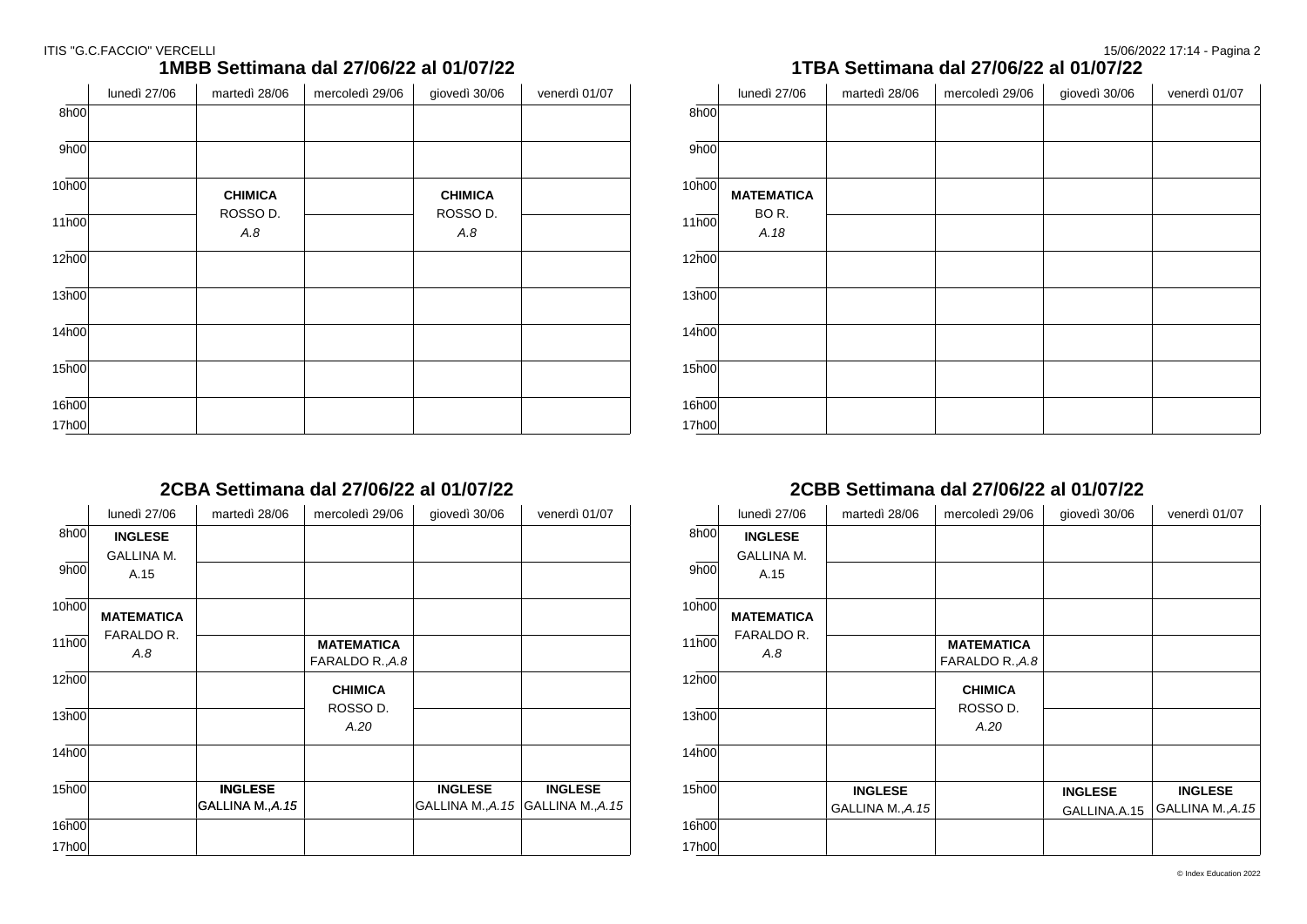|       | lunedì 27/06      | martedì 28/06    | mercoledì 29/06   | giovedì 30/06  | venerdì 01/07                      |
|-------|-------------------|------------------|-------------------|----------------|------------------------------------|
| 8h00  |                   |                  |                   |                |                                    |
|       | <b>INGLESE</b>    |                  |                   |                |                                    |
| 9h00  | <b>GALLINA M.</b> |                  |                   |                |                                    |
| 10h00 | <b>MATEMATICA</b> |                  |                   |                |                                    |
| 11h00 | FARALDO R.        |                  | <b>MATEMATICA</b> |                |                                    |
|       | A.8               |                  | FARALDO R., A.8   |                |                                    |
| 12h00 |                   |                  | <b>CHIMICA</b>    |                |                                    |
|       |                   |                  | ROSSO D.          |                |                                    |
| 13h00 |                   |                  | A.20              |                |                                    |
|       |                   |                  |                   |                |                                    |
| 14h00 |                   |                  |                   |                |                                    |
| 15h00 |                   | <b>INGLESE</b>   |                   | <b>INGLESE</b> | <b>INGLESE</b>                     |
|       |                   | GALLINA M., A.15 |                   |                | GALLINA M., A. 15GALLINA M., A. 15 |
| 16h00 |                   |                  |                   |                |                                    |
| 17h00 |                   |                  |                   |                |                                    |

### **2IBA Settimana dal 27/06/22 al 01/07/22**

### **2IBB Settimana dal 27/06/22 al 01/07/22**

|       | lunedì 27/06      | martedì 28/06     | mercoledì 29/06   | giovedì 30/06  | venerdì 01/07                       |
|-------|-------------------|-------------------|-------------------|----------------|-------------------------------------|
| 8h00  |                   |                   |                   |                |                                     |
|       | <b>INGLESE</b>    |                   |                   |                |                                     |
| 9h00  | <b>GALLINA M.</b> |                   |                   |                |                                     |
|       |                   |                   |                   |                |                                     |
| 10h00 | <b>MATEMATICA</b> |                   |                   |                |                                     |
|       | FARALDO R.        |                   |                   |                |                                     |
| 11h00 | A.8               |                   | <b>MATEMATICA</b> |                |                                     |
|       |                   |                   | FARALDO R., A.8   |                |                                     |
| 12h00 |                   |                   |                   |                |                                     |
|       |                   |                   |                   |                |                                     |
| 13h00 |                   |                   |                   |                |                                     |
|       |                   |                   |                   |                |                                     |
| 14h00 |                   |                   |                   |                |                                     |
|       |                   |                   |                   |                |                                     |
| 15h00 |                   | <b>INGLESE</b>    |                   | <b>INGLESE</b> | <b>INGLESE</b>                      |
|       |                   | GALLINA M., A. 15 |                   |                | GALLINA M., A. 15 GALLINA M., A. 15 |
| 16h00 |                   |                   |                   |                |                                     |
| 17h00 |                   |                   |                   |                |                                     |

## **2MBA Settimana dal 27/06/22 al 01/07/22**

|                    | lunedì 27/06      | martedì 28/06 | mercoledì 29/06                      | giovedì 30/06 | venerdì 01/07 |
|--------------------|-------------------|---------------|--------------------------------------|---------------|---------------|
| 8h00               |                   |               |                                      |               |               |
| 9h00               |                   |               |                                      |               |               |
| 10h00              | <b>MATEMATICA</b> |               |                                      |               |               |
| $11\overline{h00}$ | FARALDO R.<br>A.8 |               | <b>MATEMATICA</b><br>FARALDO R., A.8 |               |               |
| 12h00              |                   |               |                                      |               |               |
| 13h00              |                   |               |                                      |               |               |
| 14h00              |                   |               |                                      |               |               |
| 15h00              |                   |               |                                      |               |               |
| 16h00              |                   |               |                                      |               |               |
| 17h00              |                   |               |                                      |               |               |

### **2TBA Settimana dal 27/06/22 al 01/07/22**

|       | lunedì 27/06      | martedì 28/06     | mercoledì 29/06 | giovedì 30/06  | venerdì 01/07                       |
|-------|-------------------|-------------------|-----------------|----------------|-------------------------------------|
| 8h00  |                   |                   |                 |                |                                     |
|       | <b>INGLESE</b>    |                   |                 |                |                                     |
| 9h00  | <b>GALLINA M.</b> |                   |                 |                |                                     |
|       |                   |                   |                 |                |                                     |
| 10h00 |                   |                   |                 |                | <b>MATEMATICA</b>                   |
|       |                   |                   |                 |                | BOR.                                |
| 11h00 |                   |                   |                 |                | A.18                                |
| 12h00 |                   |                   |                 |                |                                     |
|       | <b>MATEMATICA</b> |                   |                 |                |                                     |
| 13h00 | BOR.              |                   |                 |                |                                     |
|       | A.18              |                   |                 |                |                                     |
| 14h00 |                   |                   |                 |                |                                     |
|       |                   |                   |                 |                |                                     |
| 15h00 |                   | <b>INGLESE</b>    |                 | <b>INGLESE</b> | <b>INGLESE</b>                      |
|       |                   | GALLINA M., A. 15 |                 |                | GALLINA M., A. 15 GALLINA M., A. 15 |
| 16h00 |                   |                   |                 |                |                                     |
| 17h00 |                   |                   |                 |                |                                     |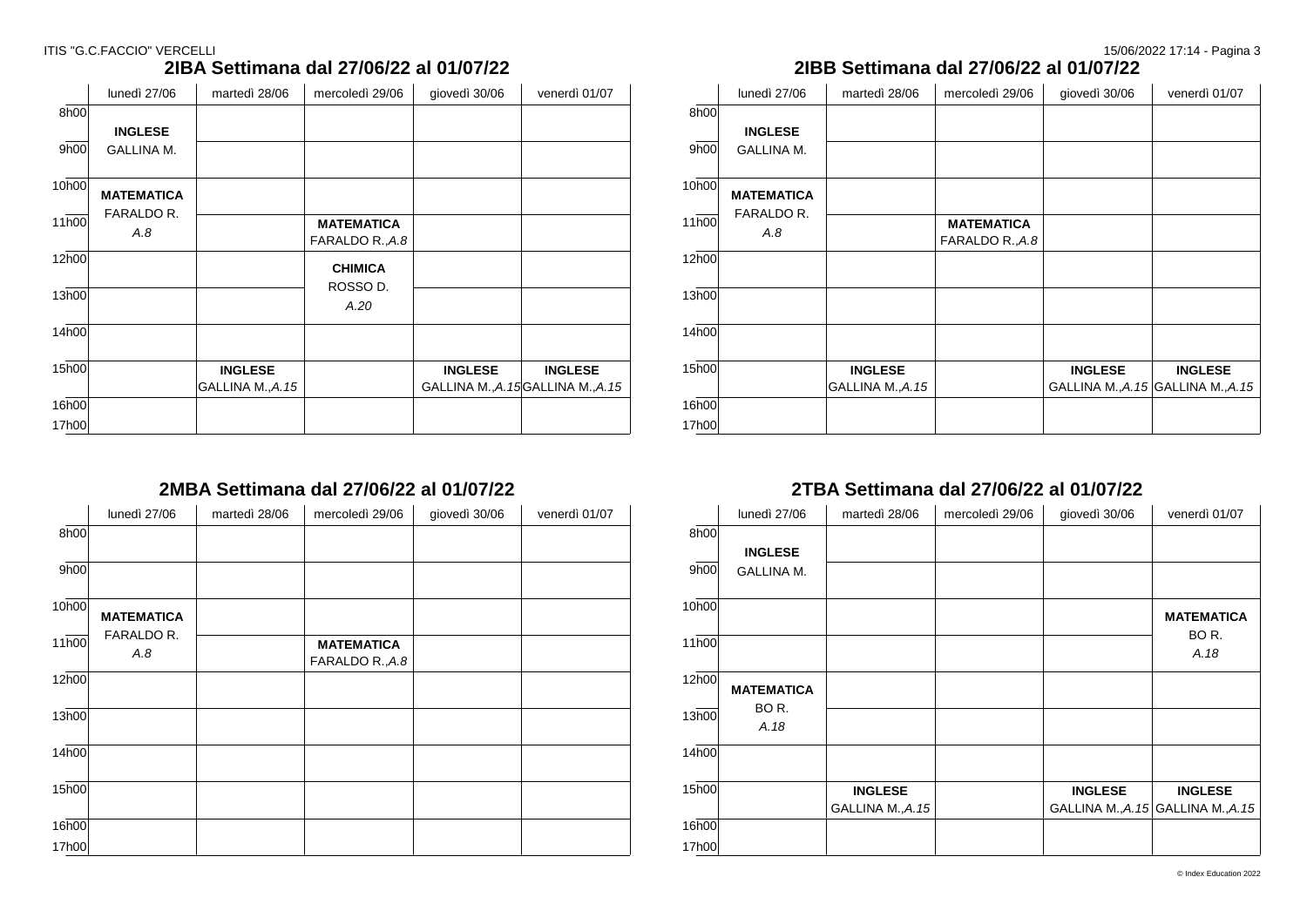### ITIS "G.C.FACCIO" VERCELLI 20022 17:14 - Pagina 4

### **3CHA Settimana dal 27/06/22 al 01/07/22**

|       | lunedì 27/06             | martedì 28/06  | mercoledì 29/06   | giovedì 30/06 | venerdì 01/07 |
|-------|--------------------------|----------------|-------------------|---------------|---------------|
| 8h00  |                          |                |                   |               |               |
|       |                          |                |                   |               |               |
|       | $9h00$ CHIM. ORG. E BIO. |                | <b>INGLESE</b>    |               |               |
|       | GAMBETTA C.A.7           |                | GUALA A., A.13    |               |               |
| 10h00 | CHIM. ANAL. E STRUM.     |                |                   |               |               |
|       | ROSSO D.<br>A.23         | <b>INGLESE</b> | CHIM. ORG. E BIO. |               |               |
| 11h00 |                          | GUALA A.       | <b>GAMBETTA C</b> |               |               |
|       | <b>INGLESE</b>           | A.13           | A7.               |               |               |
| 12h00 | GUALA A.                 |                |                   |               |               |
|       | A.13                     |                |                   |               |               |
| 13h00 |                          |                |                   |               |               |
| 14h00 |                          |                |                   |               |               |
| 15h00 |                          |                |                   |               |               |
| 16h00 |                          |                |                   |               |               |
| 17h00 |                          |                |                   |               |               |

### **3INA Settimana dal 27/06/22 al 01/07/22**

|       | lunedì 27/06                | martedì 28/06                       | mercoledì 29/06    | giovedì 30/06            | venerdì 01/07                                 |
|-------|-----------------------------|-------------------------------------|--------------------|--------------------------|-----------------------------------------------|
| 8h00  |                             |                                     |                    |                          |                                               |
|       |                             |                                     |                    |                          | <b>MATEMATICA E COMPL.</b><br>BO <sub>R</sub> |
| 9h00  |                             |                                     |                    |                          | A.18                                          |
| 10h00 |                             |                                     |                    |                          |                                               |
| 11h00 |                             |                                     |                    |                          |                                               |
| 12h00 |                             |                                     |                    |                          |                                               |
| 13h00 |                             |                                     |                    |                          |                                               |
| 14h00 |                             |                                     |                    |                          |                                               |
| 15h00 | TECN. E PROG.<br>SIST. INF. | <b>INFORMATICA</b><br>PELA B., A.18 | <b>INFORMATICA</b> | TECN. E PROG. SIST. INF. |                                               |
| 16h00 | PANZA M.<br>A.18            |                                     | PELA B.            | PANZA M.<br>A.18         |                                               |
| 17h00 |                             |                                     | A.18               |                          |                                               |

| 3CHB Settimana dal 27/06/22 al 01/07/22 |                                          |               |                      |               |                                               |  |  |  |
|-----------------------------------------|------------------------------------------|---------------|----------------------|---------------|-----------------------------------------------|--|--|--|
|                                         | lunedì 27/06                             | martedì 28/06 | mercoledì 29/06      | giovedì 30/06 | venerdì 01/07                                 |  |  |  |
| 8h00                                    |                                          |               |                      |               | <b>MATEMATICA E COMPL.</b><br>BO <sub>R</sub> |  |  |  |
|                                         | $9h00$ CHIM. ORG. E BIO.                 |               |                      |               | A.18                                          |  |  |  |
|                                         | GAMBETTA C.A7                            |               |                      |               |                                               |  |  |  |
| 10h00                                   | CHIM. ANAL. E STRUM.<br>ROSSO D.<br>A.23 |               | CHIM. ORG. E BIO.    |               |                                               |  |  |  |
| 11h00                                   |                                          |               | <b>GAMBETTA C.A7</b> |               |                                               |  |  |  |
| 12h00                                   |                                          |               |                      |               |                                               |  |  |  |
| 13h00                                   |                                          |               |                      |               |                                               |  |  |  |
| 14h00                                   |                                          |               |                      |               |                                               |  |  |  |
| 15h00                                   |                                          |               |                      |               |                                               |  |  |  |
| 16h00                                   |                                          |               |                      |               |                                               |  |  |  |
| 17h00                                   |                                          |               |                      |               |                                               |  |  |  |

### **3TRA Settimana dal 27/06/22 al 01/07/22**

|                   | lunedì 27/06 | martedì 28/06 | mercoledì 29/06 | giovedì 30/06 | venerdì 01/07              |
|-------------------|--------------|---------------|-----------------|---------------|----------------------------|
| 8h00              |              |               |                 |               | <b>MATEMATICA E COMPL.</b> |
| 9h00              |              |               |                 |               | BOR.<br>A.18               |
| 10h00             |              |               |                 |               |                            |
| 11h00             |              |               |                 |               |                            |
| 12h00             |              |               |                 |               |                            |
| 13h00             |              |               |                 |               |                            |
| 14h00             |              |               |                 |               |                            |
| 15h00             |              |               |                 |               |                            |
| 16 <sub>h00</sub> |              |               |                 |               |                            |
| 17h00             |              |               |                 |               |                            |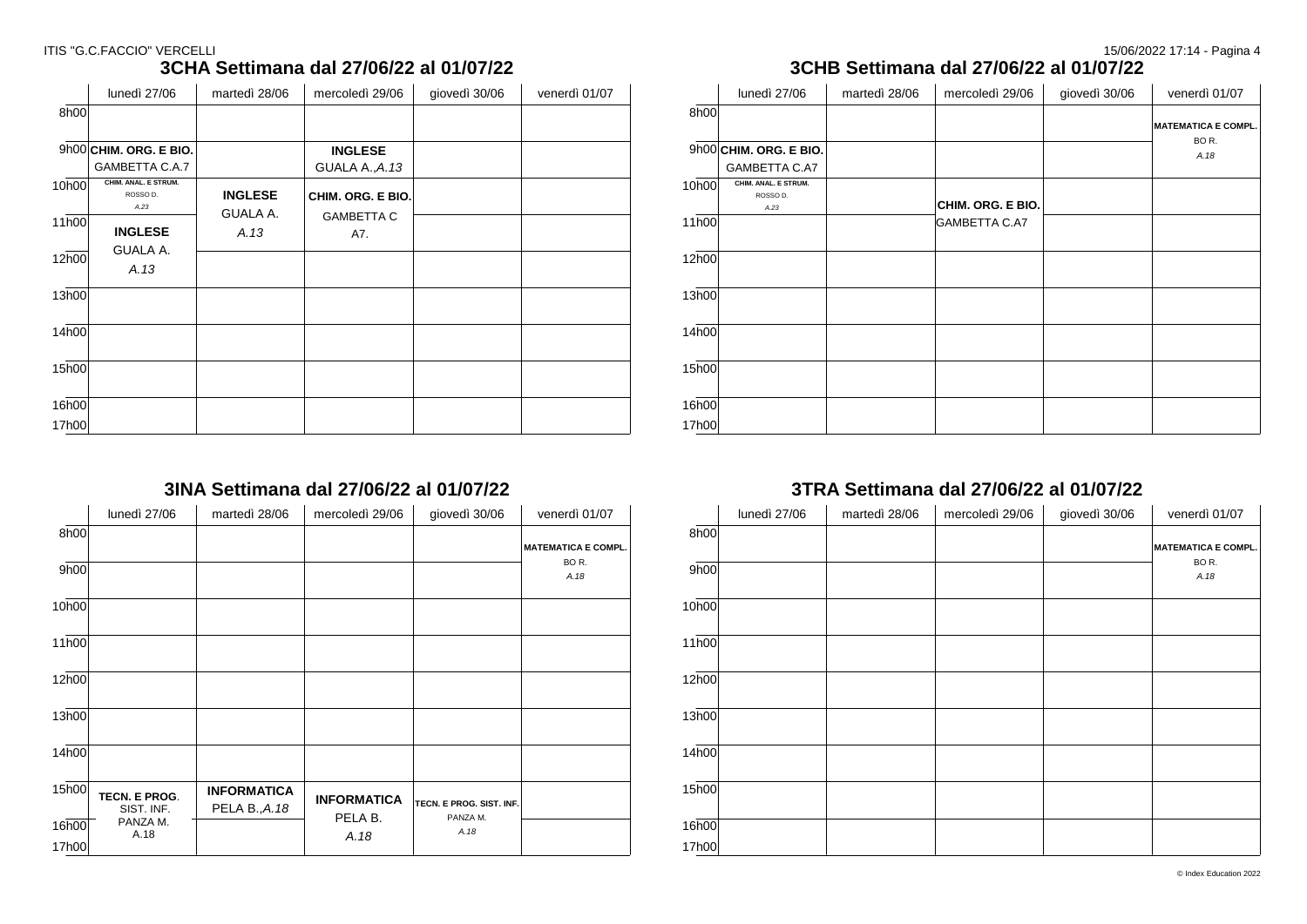#### ITIS "G.C.FACCIO" VERCELLI 15/06/2022 17:14 - Pagina 5

# **4CHA Settimana dal 27/06/22 al 01/07/22**

|       | lunedì 27/06       | martedì 28/06 | mercoledì 29/06 | giovedì 30/06 | venerdì 01/07 |
|-------|--------------------|---------------|-----------------|---------------|---------------|
| 8h00  |                    |               |                 |               |               |
| 9h00  |                    |               |                 |               |               |
| 10h00 | CHIM. ORG. E BIO.  |               |                 |               |               |
| 11h00 | GAMBETTA C.<br>A.7 |               |                 |               |               |
| 12h00 |                    |               |                 |               |               |
| 13h00 |                    |               |                 |               |               |
| 14h00 |                    |               |                 |               |               |
| 15h00 |                    |               |                 |               |               |
| 16h00 |                    |               |                 |               |               |
| 17h00 |                    |               |                 |               |               |

### **4CHB Settimana dal 27/06/22 al 01/07/22**

|       | lunedì 27/06              | martedì 28/06 | mercoledì 29/06 | giovedì 30/06 | venerdì 01/07 |
|-------|---------------------------|---------------|-----------------|---------------|---------------|
| 8h00  |                           |               |                 |               |               |
| 9h00  |                           |               |                 |               |               |
| 10h00 | CHIM. ORG. E BIO.         |               |                 |               |               |
| 11h00 | <b>GAMBETTA C.</b><br>A.7 |               |                 |               |               |
| 12h00 |                           |               |                 |               |               |
| 13h00 |                           |               |                 |               |               |
| 14h00 |                           |               |                 |               |               |
| 15h00 |                           |               |                 |               |               |
| 16h00 |                           |               |                 |               |               |
| 17h00 |                           |               |                 |               |               |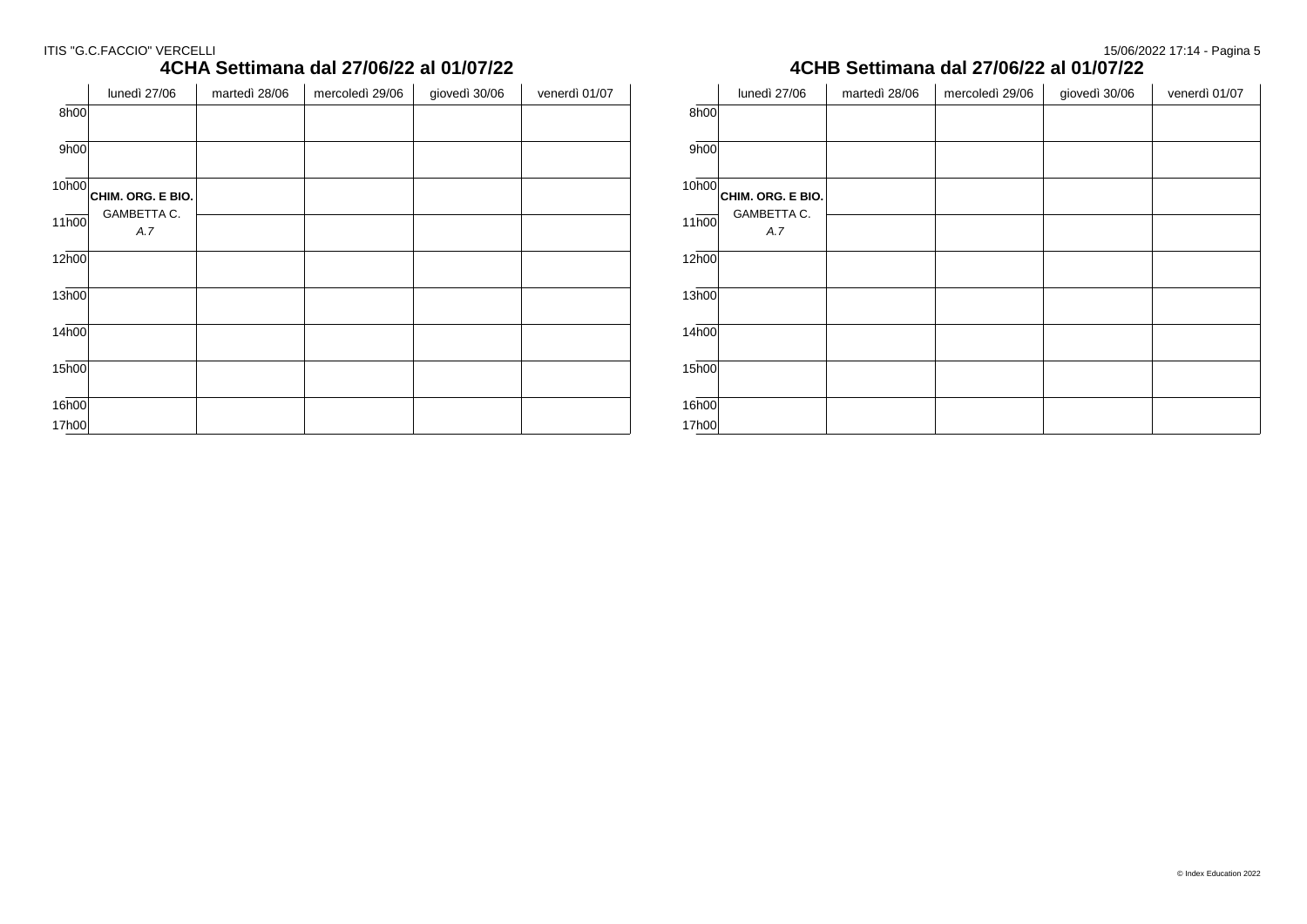| 1IBA Settimana dal 04/07/22 al                |
|-----------------------------------------------|
| martedì 05/07 mercoledì 06/07<br>$\mathsf{q}$ |
|                                               |
|                                               |

### **1CBA Settimana dal 04/07/22 al 08/07/22**

|       | lunedì 04/07                    | martedì 05/07                      | mercoledì 06/07   | giovedì 07/07                 | venerdì 08/07        |
|-------|---------------------------------|------------------------------------|-------------------|-------------------------------|----------------------|
| 8h00  |                                 |                                    |                   |                               |                      |
| 9h00  |                                 |                                    |                   |                               |                      |
| 10h00 |                                 | <b>MATEMATICA</b><br>ABATE G., A.8 | <b>MATEMATICA</b> | <b>INGLESE</b><br>NICCOLINI L | <b>INGLESE</b>       |
| 11h00 |                                 | <b>INGLESE</b>                     | ABATE G.<br>A.8   | A <sub>15</sub>               | NICCOLINI L.<br>A.15 |
| 12h00 | <b>CHIMICA</b><br>ROSSO D., A.8 | NICCOLINI L.<br>A.15               |                   |                               |                      |
| 13h00 |                                 |                                    |                   |                               |                      |
| 14h00 |                                 |                                    |                   |                               |                      |
| 15h00 |                                 |                                    |                   |                               |                      |
| 16h00 |                                 |                                    |                   |                               |                      |
| 17h00 |                                 |                                    |                   |                               |                      |

### **1IBB Settimana dal 04/07/22 al 08/07/22**

|       | lunedì 04/07                    | martedì 05/07                      | mercoledì 06/07   | giovedì 07/07 | venerdì 08/07 |
|-------|---------------------------------|------------------------------------|-------------------|---------------|---------------|
| 8h00  |                                 |                                    |                   |               |               |
| 9h00  |                                 |                                    |                   |               |               |
| 10h00 |                                 | <b>MATEMATICA</b><br>ABATE G., A.8 | <b>MATEMATICA</b> |               |               |
| 11h00 |                                 |                                    | ABATE G.<br>A.8   |               |               |
| 12h00 | <b>CHIMICA</b><br>ROSSO D., A.8 |                                    |                   |               |               |
| 13h00 |                                 |                                    |                   |               |               |
| 14h00 |                                 |                                    |                   |               |               |
| 15h00 |                                 |                                    |                   |               |               |
| 16h00 |                                 |                                    |                   |               |               |
| 17h00 |                                 |                                    |                   |               |               |

### $\mu$ iovedì 07/07  $\parallel$  venerdì 08/07 8h00 9h00 10h00 11h00  $12<sub>h00</sub>$ 13h00 14h00 15h00 16h00 17h00 **CHIMICA** ROSSO D.,*A.8* MATEMATICA MATEMATICA **ABATE G., A.8** ABATE G. *A.8*

### **1MBA Settimana dal 04/07/22 al 08/07/22**

|                   | lunedì 04/07      | martedì 05/07 | mercoledì 06/07 | giovedì 07/07 | venerdì 08/07 |
|-------------------|-------------------|---------------|-----------------|---------------|---------------|
| 8h00              | <b>MATEMATICA</b> |               |                 |               |               |
|                   | BO R., A.14       |               |                 |               |               |
| 9h00              |                   |               |                 |               |               |
| 10h00             |                   |               |                 |               |               |
| 11h00             |                   |               |                 |               |               |
| 12 <sub>h00</sub> |                   |               |                 |               |               |
| 13h00             |                   |               |                 |               |               |
| 14 <sub>h00</sub> |                   |               |                 |               |               |
| 15 <sub>h00</sub> |                   |               |                 |               |               |
| 16h00             |                   |               |                 |               |               |
| 17h00             |                   |               |                 |               |               |

# **1IBA Settimana dal 04/07/22 al 08/07/22**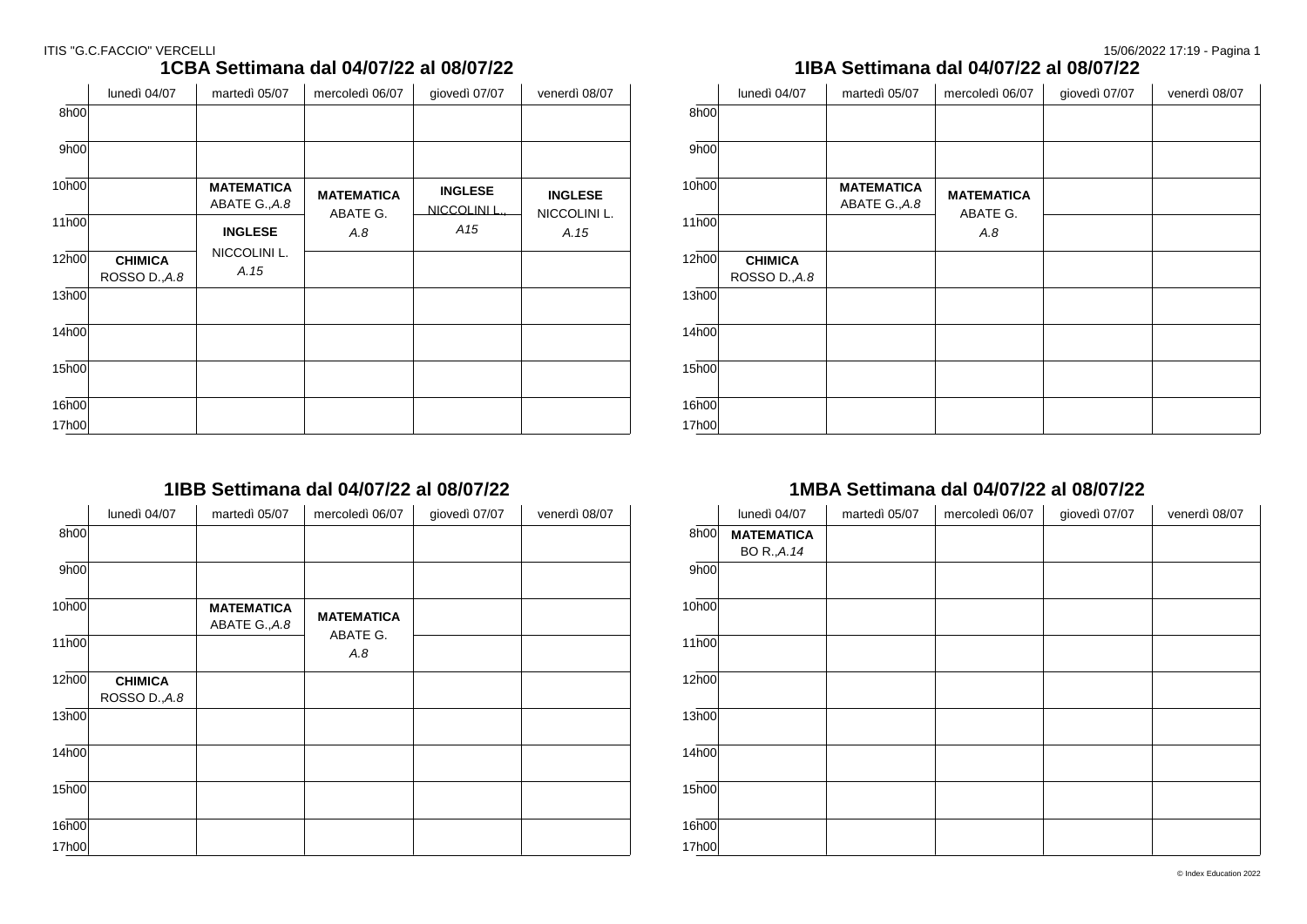| ITIS "G.C.FACCIO" VERCELLI |  | 15/06/2022 17:19 - Pagina 2 |
|----------------------------|--|-----------------------------|
|                            |  |                             |

### **1MBB Settimana dal 04/07/22 al 08/07/22**

|       | lunedì 04/07                    | martedì 05/07        | mercoledì 06/07 | giovedì 07/07                         | venerdì 08/07        |
|-------|---------------------------------|----------------------|-----------------|---------------------------------------|----------------------|
| 8h00  |                                 |                      |                 |                                       |                      |
| 9h00  |                                 |                      |                 |                                       |                      |
| 10h00 |                                 |                      |                 |                                       | <b>INGLESE</b>       |
| 11h00 |                                 | <b>INGLESE</b>       |                 | <b>INGLESE</b><br>NICCOLINI L., A. 15 | NICCOLINI L.<br>A.15 |
| 12h00 | <b>CHIMICA</b><br>ROSSO D., A.8 | NICCOLINI L.<br>A.15 |                 |                                       |                      |
| 13h00 |                                 |                      |                 |                                       |                      |
| 14h00 |                                 |                      |                 |                                       |                      |
| 15h00 |                                 |                      |                 |                                       |                      |
| 16h00 |                                 |                      |                 |                                       |                      |
| 17h00 |                                 |                      |                 |                                       |                      |

### **2CBA Settimana dal 04/07/22 al 08/07/22**

|       | lunedì 04/07                     | martedì 05/07 | mercoledì 06/07 | giovedì 07/07 | venerdì 08/07 |
|-------|----------------------------------|---------------|-----------------|---------------|---------------|
| 8h00  |                                  |               |                 |               |               |
| 9h00  |                                  |               |                 |               |               |
| 10h00 |                                  |               |                 |               |               |
| 11h00 | <b>CHIMICA</b><br>ROSSO D., A.20 |               |                 |               |               |
| 12h00 |                                  |               |                 |               |               |
| 13h00 |                                  |               |                 |               |               |
| 14h00 |                                  |               |                 |               |               |
| 15h00 |                                  |               |                 |               |               |
| 16h00 |                                  |               |                 |               |               |
| 17h00 |                                  |               |                 |               |               |

### **1TBA Settimana dal 04/07/22 al 08/07/22**

|       | lunedì 04/07      | martedì 05/07        | mercoledì 06/07 | giovedì 07/07                         | venerdì 08/07        |  |
|-------|-------------------|----------------------|-----------------|---------------------------------------|----------------------|--|
| 8h00  | <b>MATEMATICA</b> |                      |                 |                                       |                      |  |
|       | BO R., A.14       |                      |                 |                                       |                      |  |
| 9h00  |                   |                      |                 |                                       |                      |  |
| 10h00 |                   |                      |                 |                                       | <b>INGLESE</b>       |  |
| 11h00 |                   | <b>INGLESE</b>       |                 | <b>INGLESE</b><br>NICCOLINI L., A. 15 | NICCOLINI L.<br>A.15 |  |
| 12h00 |                   | NICCOLINI L.<br>A.15 |                 |                                       |                      |  |
| 13h00 |                   |                      |                 |                                       |                      |  |
| 14h00 |                   |                      |                 |                                       |                      |  |
| 15h00 |                   |                      |                 |                                       |                      |  |
| 16h00 |                   |                      |                 |                                       |                      |  |
| 17h00 |                   |                      |                 |                                       |                      |  |

### **2CBB Settimana dal 04/07/22 al 08/07/22**

|       | lunedì 04/07   | martedì 05/07 | mercoledì 06/07 | giovedì 07/07 | venerdì 08/07 |
|-------|----------------|---------------|-----------------|---------------|---------------|
| 8h00  |                |               |                 |               |               |
| 9h00  |                |               |                 |               |               |
|       |                |               |                 |               |               |
| 10h00 |                |               |                 |               |               |
| 11h00 | <b>CHIMICA</b> |               |                 |               |               |
|       | ROSSO D., A.20 |               |                 |               |               |
| 12h00 |                |               |                 |               |               |
| 13h00 |                |               |                 |               |               |
| 14h00 |                |               |                 |               |               |
| 15h00 |                |               |                 |               |               |
| 16h00 |                |               |                 |               |               |
| 17h00 |                |               |                 |               |               |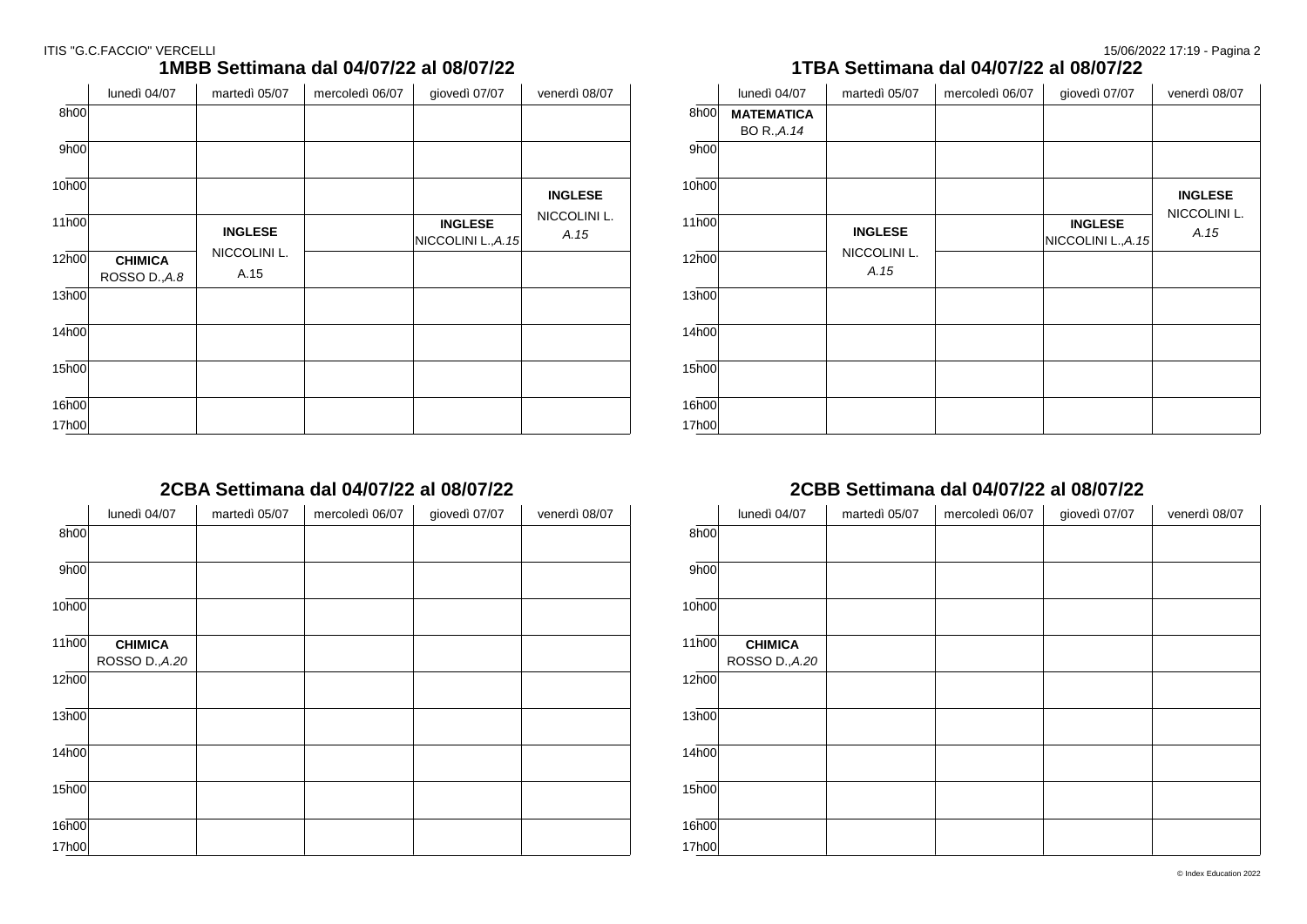### ITIS "G.C.FACCIO" VERCELLI 20022 17:19 - Pagina 3

### **2IBA Settimana dal 04/07/22 al 08/07/22**

|                    | lunedì 04/07   | martedì 05/07 | mercoledì 06/07 | giovedì 07/07 | venerdì 08/07 |
|--------------------|----------------|---------------|-----------------|---------------|---------------|
| 8h00               |                |               |                 |               |               |
| 9h00               |                |               |                 |               |               |
| 10h00              |                |               |                 |               |               |
| $11\overline{h00}$ | <b>CHIMICA</b> |               |                 |               |               |
| 12h00              | ROSSO D., A.20 |               |                 |               |               |
| 13h00              |                |               |                 |               |               |
| 14h00              |                |               |                 |               |               |
|                    |                |               |                 |               |               |
| 15h00              |                |               |                 |               |               |
| 16h00              |                |               |                 |               |               |
| 17h00              |                |               |                 |               |               |

### **3CHB Settimana dal 04/07/22 al 08/07/22**

|       | lunedì 04/07                                   | martedì 05/07 | mercoledì 06/07 | giovedì 07/07 | venerdì 08/07 |
|-------|------------------------------------------------|---------------|-----------------|---------------|---------------|
| 8h00  |                                                |               |                 |               |               |
| 9h00  |                                                |               |                 |               |               |
|       | 10h00 MATEMATICA E COMPL.<br><b>BO R. A.14</b> |               |                 |               |               |
| 11h00 |                                                |               |                 |               |               |
| 12h00 |                                                |               |                 |               |               |
| 13h00 |                                                |               |                 |               |               |
| 14h00 |                                                |               |                 |               |               |
| 15h00 |                                                |               |                 |               |               |
| 16h00 |                                                |               |                 |               |               |
| 17h00 |                                                |               |                 |               |               |

### **2TBA Settimana dal 04/07/22 al 08/07/22**

|                    | lunedì 04/07      | martedì 05/07 | mercoledì 06/07 | giovedì 07/07 | venerdì 08/07 |
|--------------------|-------------------|---------------|-----------------|---------------|---------------|
| 8h00               |                   |               |                 |               |               |
|                    |                   |               |                 |               |               |
| 9h00               | <b>MATEMATICA</b> |               |                 |               |               |
|                    | <b>BO R. A.14</b> |               |                 |               |               |
| 10h00              |                   |               |                 |               |               |
|                    |                   |               |                 |               |               |
| $11\overline{h00}$ |                   |               |                 |               |               |
|                    |                   |               |                 |               |               |
| 12h00              |                   |               |                 |               |               |
|                    |                   |               |                 |               |               |
| 13h00              |                   |               |                 |               |               |
|                    |                   |               |                 |               |               |
| 14 <sub>h00</sub>  |                   |               |                 |               |               |
|                    |                   |               |                 |               |               |
| $15\overline{h00}$ |                   |               |                 |               |               |
|                    |                   |               |                 |               |               |
| 16h00              |                   |               |                 |               |               |
| 17h00              |                   |               |                 |               |               |

### **3INA Settimana dal 04/07/22 al 08/07/22**

|                    | lunedì 04/07                                  | martedì 05/07 | mercoledì 06/07 | giovedì 07/07 | venerdì 08/07 |
|--------------------|-----------------------------------------------|---------------|-----------------|---------------|---------------|
| 8h00               |                                               |               |                 |               |               |
| 9h00               |                                               |               |                 |               |               |
|                    | 10h00 MATEMATICA E COMPL.<br><b>BO R.A.14</b> |               |                 |               |               |
| 11h00              |                                               |               |                 |               |               |
| 12 <sub>h00</sub>  |                                               |               |                 |               |               |
| 13h00              |                                               |               |                 |               |               |
| 14h00              |                                               |               |                 |               |               |
| $15\overline{h00}$ |                                               |               |                 |               |               |
| 16h00              |                                               |               |                 |               |               |
| 17h00              |                                               |               |                 |               |               |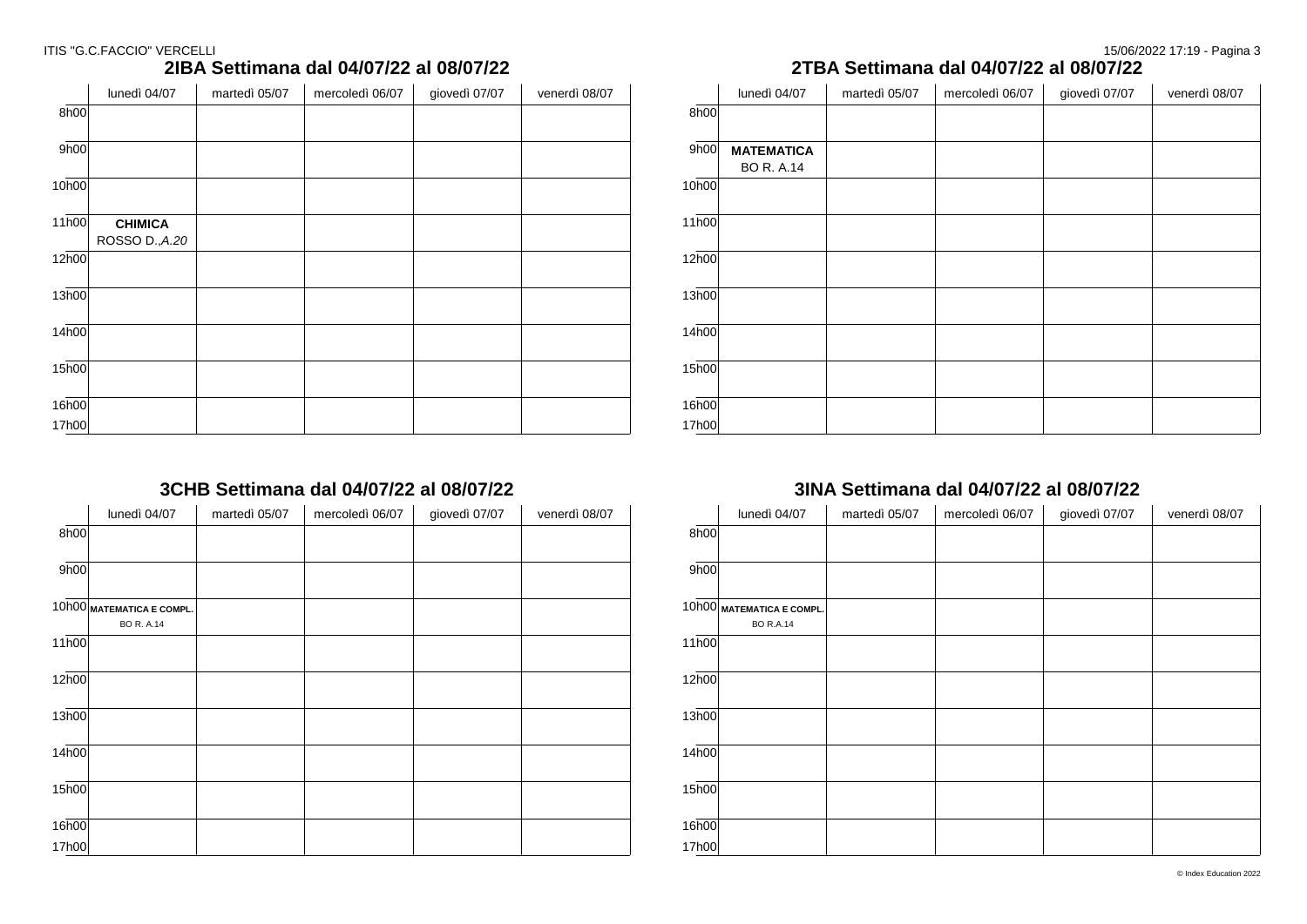|                    | lunedì 04/07                                  | martedì 05/07 | mercoledì 06/07 | giovedì 07/07 | venerdì 08/07 |
|--------------------|-----------------------------------------------|---------------|-----------------|---------------|---------------|
| 8h00               |                                               |               |                 |               |               |
|                    |                                               |               |                 |               |               |
| 9h00               |                                               |               |                 |               |               |
|                    |                                               |               |                 |               |               |
|                    | 10h00 MATEMATICA E COMPL.<br><b>BO R.A.14</b> |               |                 |               |               |
| 11h00              |                                               |               |                 |               |               |
|                    |                                               |               |                 |               |               |
| 12 <sub>h00</sub>  |                                               |               |                 |               |               |
|                    |                                               |               |                 |               |               |
| 13h00              |                                               |               |                 |               |               |
|                    |                                               |               |                 |               |               |
| 14 <sub>h00</sub>  |                                               |               |                 |               |               |
| $15\overline{h00}$ |                                               |               |                 |               |               |
|                    |                                               |               |                 |               |               |
| 16h00              |                                               |               |                 |               |               |
| 17h00              |                                               |               |                 |               |               |

### **3TRA Settimana dal 04/07/22 al 08/07/22**

### **4CHB Settimana dal 04/07/22 al 08/07/22**

|       | lunedì 04/07 | martedì 05/07              | mercoledì 06/07 | giovedì 07/07              | venerdì 08/07 |
|-------|--------------|----------------------------|-----------------|----------------------------|---------------|
| 8h00  |              |                            |                 |                            |               |
| 9h00  |              |                            |                 |                            |               |
|       |              |                            |                 |                            |               |
| 10h00 |              |                            |                 | <b>MATEMATICA E COMPL.</b> |               |
|       |              |                            |                 | ABATE G.<br>A.9            |               |
| 11h00 |              |                            |                 |                            |               |
|       |              | <b>MATEMATICA E COMPL.</b> |                 |                            |               |
| 12h00 |              | ABATE G.                   |                 |                            |               |
|       |              | A.9                        |                 |                            |               |
| 13h00 |              |                            |                 |                            |               |
|       |              |                            |                 |                            |               |
| 14h00 |              |                            |                 |                            |               |
|       |              |                            |                 |                            |               |
| 15h00 |              |                            |                 |                            |               |
|       |              |                            |                 |                            |               |
| 16h00 |              |                            |                 |                            |               |
| 17h00 |              |                            |                 |                            |               |

### **4CHA Settimana dal 04/07/22 al 08/07/22**

|                    | lunedì 04/07 | martedì 05/07              | mercoledì 06/07 | giovedì 07/07              | venerdì 08/07 |
|--------------------|--------------|----------------------------|-----------------|----------------------------|---------------|
| 8h00               |              |                            |                 |                            |               |
|                    |              |                            |                 |                            |               |
| 9h00               |              |                            |                 |                            |               |
|                    |              |                            |                 |                            |               |
| 10h00              |              |                            |                 | <b>MATEMATICA E COMPL.</b> |               |
|                    |              |                            |                 | ABATE G.                   |               |
|                    |              |                            |                 | A.9                        |               |
| $11\overline{h00}$ |              |                            |                 |                            |               |
|                    |              | <b>MATEMATICA E COMPL.</b> |                 |                            |               |
|                    |              | ABATE G.                   |                 |                            |               |
| 12h00              |              | A.9                        |                 |                            |               |
|                    |              |                            |                 |                            |               |
| 13h00              |              |                            |                 |                            |               |
|                    |              |                            |                 |                            |               |
|                    |              |                            |                 |                            |               |
| 14h00              |              |                            |                 |                            |               |
|                    |              |                            |                 |                            |               |
|                    |              |                            |                 |                            |               |
| $15\overline{h00}$ |              |                            |                 |                            |               |
|                    |              |                            |                 |                            |               |
|                    |              |                            |                 |                            |               |
| 16h00              |              |                            |                 |                            |               |
|                    |              |                            |                 |                            |               |
| 17h00              |              |                            |                 |                            |               |

### **4MEA Settimana dal 04/07/22 al 08/07/22**

|                   | lunedì 04/07 | martedì 05/07              | mercoledì 06/07 | giovedì 07/07                          | venerdì 08/07 |
|-------------------|--------------|----------------------------|-----------------|----------------------------------------|---------------|
| 8h00              |              |                            |                 |                                        |               |
| 9h00              |              |                            |                 |                                        |               |
| 10h00             |              |                            |                 | <b>MATEMATICA E COMPL.</b><br>ABATE G. |               |
| 11h00             |              | <b>MATEMATICA E COMPL.</b> |                 | A.9                                    |               |
| 12 <sub>h00</sub> |              | ABATE G.<br>A.9            |                 |                                        |               |
| 13h00             |              |                            |                 |                                        |               |
| 14h00             |              |                            |                 |                                        |               |
| 15h00             |              |                            |                 |                                        |               |
| 16h00             |              |                            |                 |                                        |               |
| 17h00             |              |                            |                 |                                        |               |